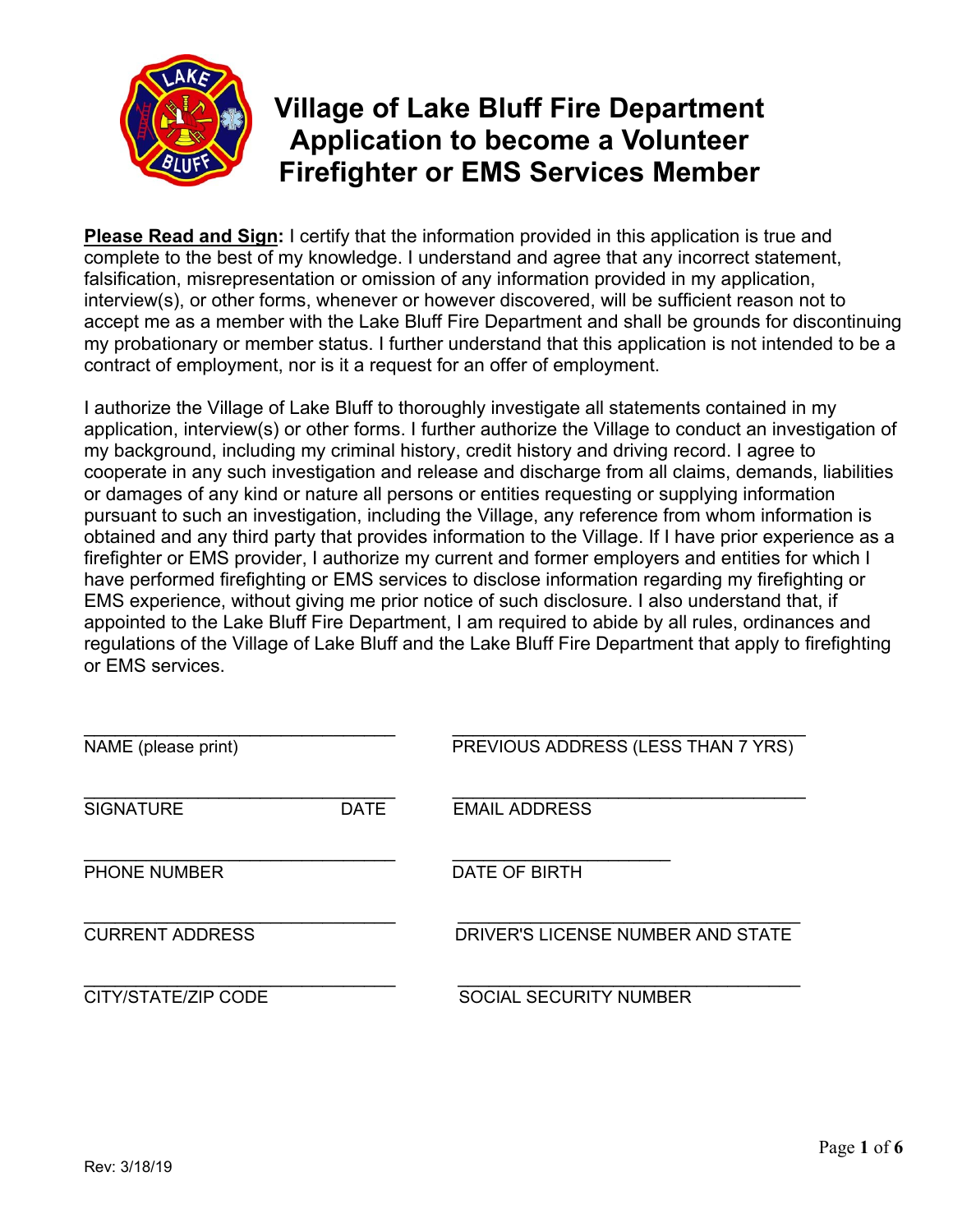

**LAKE BLUFF FIRE DEPARTMENT**  *FIREFIGHTER or EMS Services Member APPLICATION* 

|               |                                                                                                                |     |                            |              | Are you applying for a Firefighter/EMS EMS Firefighter ? |
|---------------|----------------------------------------------------------------------------------------------------------------|-----|----------------------------|--------------|----------------------------------------------------------|
| 1.            | Name: $\frac{1}{T \cdot \text{act}}$ First                                                                     |     |                            |              | Middle                                                   |
| 2.            | List any other names you have used or been known by (include maiden name):                                     |     |                            |              |                                                          |
| 3.            | Address: Number & Street City State Zip                                                                        |     |                            |              |                                                          |
| 4.            | Home Phone No. ( ) Business Phone No. ( )                                                                      |     |                            |              |                                                          |
| 5.            | $Cell$ Phone No. $\qquad)$                                                                                     |     |                            |              |                                                          |
| 6.            |                                                                                                                |     |                            |              |                                                          |
| 7.            |                                                                                                                |     |                            |              |                                                          |
| 8.            |                                                                                                                |     |                            |              |                                                          |
| 9.            | Social Security No.                                                                                            |     |                            |              |                                                          |
| 10.           | If no, are you an alien with authorization to be in the US and evidence of intention to become a U.S. Citizen? | Yes | No<br>No                   |              |                                                          |
| <b>ORDER.</b> | LIST ALL FORMER ADDRESSES FOR THE PAST THREE YEARS IN CHRONOLOGICAL                                            |     |                            |              |                                                          |
| 11.           | Address Number & Street City                                                                                   |     |                            | State<br>Zip |                                                          |
| 12.           |                                                                                                                |     | $\overline{\mathrm{City}}$ | Zip<br>State |                                                          |

|     | Address |                 |      |              |     |  |
|-----|---------|-----------------|------|--------------|-----|--|
|     |         | Number & Street | City | <b>State</b> | Zip |  |
| 12. | Address |                 |      |              |     |  |
|     |         | Number & Street | City | <b>State</b> | Zip |  |
| 13. | Address |                 |      |              |     |  |
|     |         | Number & Street | City | <b>State</b> | Zip |  |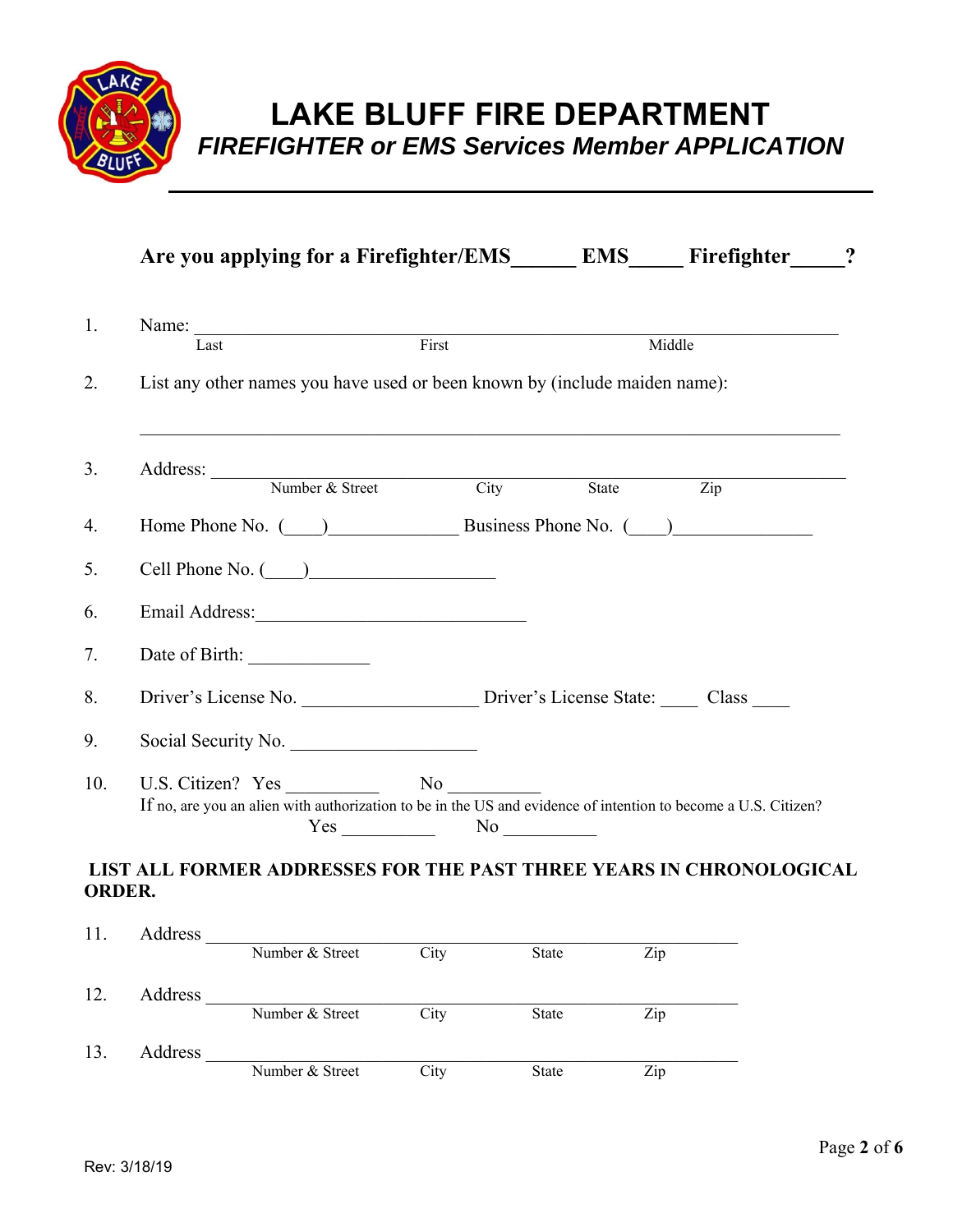### **EDUCATION**

| 14. | CIRCLE HIGHEST GRADE COMPLETED:                               |                                                                                                                                                                  |                                                                                                                                                                                                                                                                                                                                                                                                                   |  |  |  |
|-----|---------------------------------------------------------------|------------------------------------------------------------------------------------------------------------------------------------------------------------------|-------------------------------------------------------------------------------------------------------------------------------------------------------------------------------------------------------------------------------------------------------------------------------------------------------------------------------------------------------------------------------------------------------------------|--|--|--|
|     | <b>GED CERTIFICATE</b>                                        | HIGH SCHOOL 1234                                                                                                                                                 | COLLEGE 1234                                                                                                                                                                                                                                                                                                                                                                                                      |  |  |  |
|     | <b>GRADUATE SCHOOL</b>                                        | <b>OTHER</b>                                                                                                                                                     |                                                                                                                                                                                                                                                                                                                                                                                                                   |  |  |  |
|     | <b>Name and Address of School</b><br>(Include City and State) | Date(s) Attended                                                                                                                                                 | Graduate?<br>Yes No                                                                                                                                                                                                                                                                                                                                                                                               |  |  |  |
| 15. |                                                               |                                                                                                                                                                  |                                                                                                                                                                                                                                                                                                                                                                                                                   |  |  |  |
| 16. |                                                               |                                                                                                                                                                  | Undergraduate Education Number of Section 2014 1996                                                                                                                                                                                                                                                                                                                                                               |  |  |  |
| 17. |                                                               |                                                                                                                                                                  |                                                                                                                                                                                                                                                                                                                                                                                                                   |  |  |  |
| 18. |                                                               |                                                                                                                                                                  |                                                                                                                                                                                                                                                                                                                                                                                                                   |  |  |  |
| 19. |                                                               |                                                                                                                                                                  |                                                                                                                                                                                                                                                                                                                                                                                                                   |  |  |  |
| 20. |                                                               |                                                                                                                                                                  | List course work relevant to position for which you have applied:                                                                                                                                                                                                                                                                                                                                                 |  |  |  |
| 21. |                                                               | Do you live within Five miles of the Lake Bluff Fire Station?<br>$Yes$ No $N$ <sup>o</sup> If no, how far:                                                       |                                                                                                                                                                                                                                                                                                                                                                                                                   |  |  |  |
| 22. |                                                               |                                                                                                                                                                  | Do you have previous firefighting experience? Yes __________ No ________________                                                                                                                                                                                                                                                                                                                                  |  |  |  |
|     |                                                               |                                                                                                                                                                  |                                                                                                                                                                                                                                                                                                                                                                                                                   |  |  |  |
|     |                                                               | <b>MILITARY</b>                                                                                                                                                  |                                                                                                                                                                                                                                                                                                                                                                                                                   |  |  |  |
| 23. |                                                               | Are you now or were you ever an active member of any branch of the U.S. Military,<br>Reserve Forces or National Guard Unit? Yes____ No_____ Currently Active____ |                                                                                                                                                                                                                                                                                                                                                                                                                   |  |  |  |
|     |                                                               | Honorably Discharged Yes ____ NO ___ Date ________                                                                                                               |                                                                                                                                                                                                                                                                                                                                                                                                                   |  |  |  |
|     |                                                               |                                                                                                                                                                  | <u> 1980 - Johann Barbara, martin dina masjid a</u>                                                                                                                                                                                                                                                                                                                                                               |  |  |  |
|     |                                                               |                                                                                                                                                                  | Unit $\frac{1}{\sqrt{1-\frac{1}{2}}\sqrt{1-\frac{1}{2}}\sqrt{1-\frac{1}{2}}\sqrt{1-\frac{1}{2}}\sqrt{1-\frac{1}{2}\sqrt{1-\frac{1}{2}}\sqrt{1-\frac{1}{2}}\sqrt{1-\frac{1}{2}\sqrt{1-\frac{1}{2}}\sqrt{1-\frac{1}{2}}\sqrt{1-\frac{1}{2}}\sqrt{1-\frac{1}{2}}\sqrt{1-\frac{1}{2}\sqrt{1-\frac{1}{2}}\sqrt{1-\frac{1}{2}}\sqrt{1-\frac{1}{2}}\sqrt{1-\frac{1}{2}}\sqrt{1-\frac{1}{2}\sqrt{1-\frac{1}{2}}\sqrt{1-\$ |  |  |  |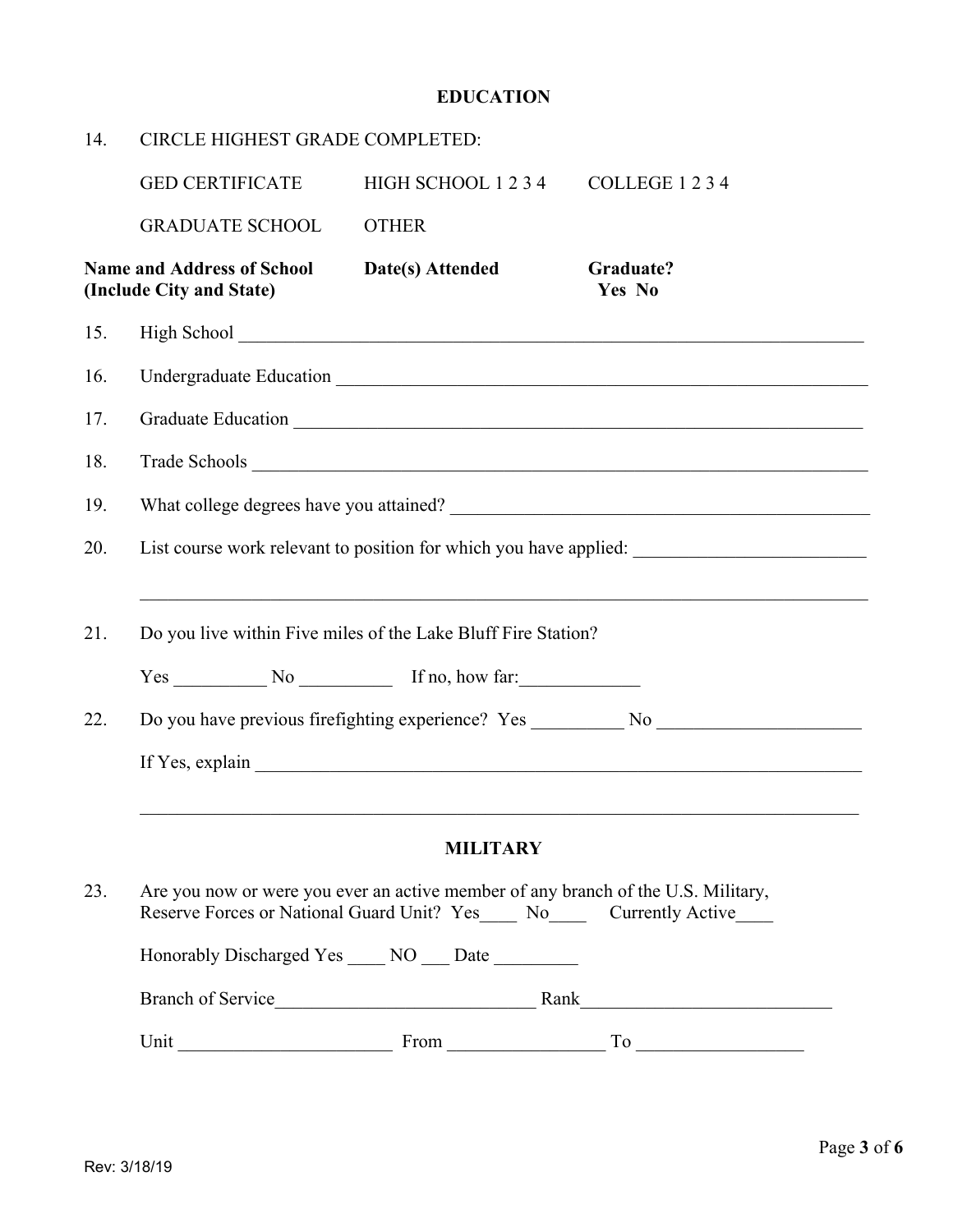#### **CONVICTION HISTORY**

24. Have you ever been convicted of a crime other than minor traffic violations? Yes \_\_\_\_\_\_\_\_\_ No \_\_\_\_\_\_\_\_\_\_

If "Yes," explain below:

| <b>DATE</b> | POLICE AGENCY | <b>OFFENSE</b> | <b>DISPOSITION</b><br>OF CASE |
|-------------|---------------|----------------|-------------------------------|
|             |               |                |                               |
|             |               |                |                               |
|             |               |                |                               |

25. List all traffic convictions and accidents you have had in the last four years. (If more room is needed, please type on a separate page and attach).

| <b>LOCATION</b><br>(CITY-STATE) | <b>APPROXIMATE</b><br><b>DATE</b> | <b>VIOLATION</b> | <b>DISPOSITION</b> |
|---------------------------------|-----------------------------------|------------------|--------------------|
|                                 |                                   |                  |                    |
|                                 |                                   |                  |                    |
|                                 |                                   |                  |                    |

#### **EMPLOYMENT HISTORY**

List all jobs you have had for the last Five years. Include periods or unemployment. Put your present job first. Include military service in proper time sequence along with temporary or part-time jobs.

| 26. |                                                                                                                                                                                                                                                                                                                                                                 |  |          |          |  |
|-----|-----------------------------------------------------------------------------------------------------------------------------------------------------------------------------------------------------------------------------------------------------------------------------------------------------------------------------------------------------------------|--|----------|----------|--|
|     | Address $\frac{1}{\sqrt{2\pi}}$ $\frac{1}{\sqrt{2\pi}}$ $\frac{1}{\sqrt{2\pi}}$ $\frac{1}{\sqrt{2\pi}}$ $\frac{1}{\sqrt{2\pi}}$ $\frac{1}{\sqrt{2\pi}}$ $\frac{1}{\sqrt{2\pi}}$ $\frac{1}{\sqrt{2\pi}}$ $\frac{1}{\sqrt{2\pi}}$ $\frac{1}{\sqrt{2\pi}}$ $\frac{1}{\sqrt{2\pi}}$ $\frac{1}{\sqrt{2\pi}}$ $\frac{1}{\sqrt{2\pi}}$ $\frac{1}{\sqrt{2\pi}}$ $\frac$ |  |          |          |  |
|     |                                                                                                                                                                                                                                                                                                                                                                 |  | State    | Zip      |  |
|     |                                                                                                                                                                                                                                                                                                                                                                 |  | Contact: |          |  |
|     | Do you object to us contacting them? YES ___ NO ___ <b>Employed</b> _______________ to ______                                                                                                                                                                                                                                                                   |  |          |          |  |
| 27. | Employer's name:                                                                                                                                                                                                                                                                                                                                                |  | Phone    |          |  |
|     |                                                                                                                                                                                                                                                                                                                                                                 |  |          |          |  |
|     | Address Number & Street City                                                                                                                                                                                                                                                                                                                                    |  | State    | Zip      |  |
|     |                                                                                                                                                                                                                                                                                                                                                                 |  |          | Contact: |  |
|     |                                                                                                                                                                                                                                                                                                                                                                 |  |          |          |  |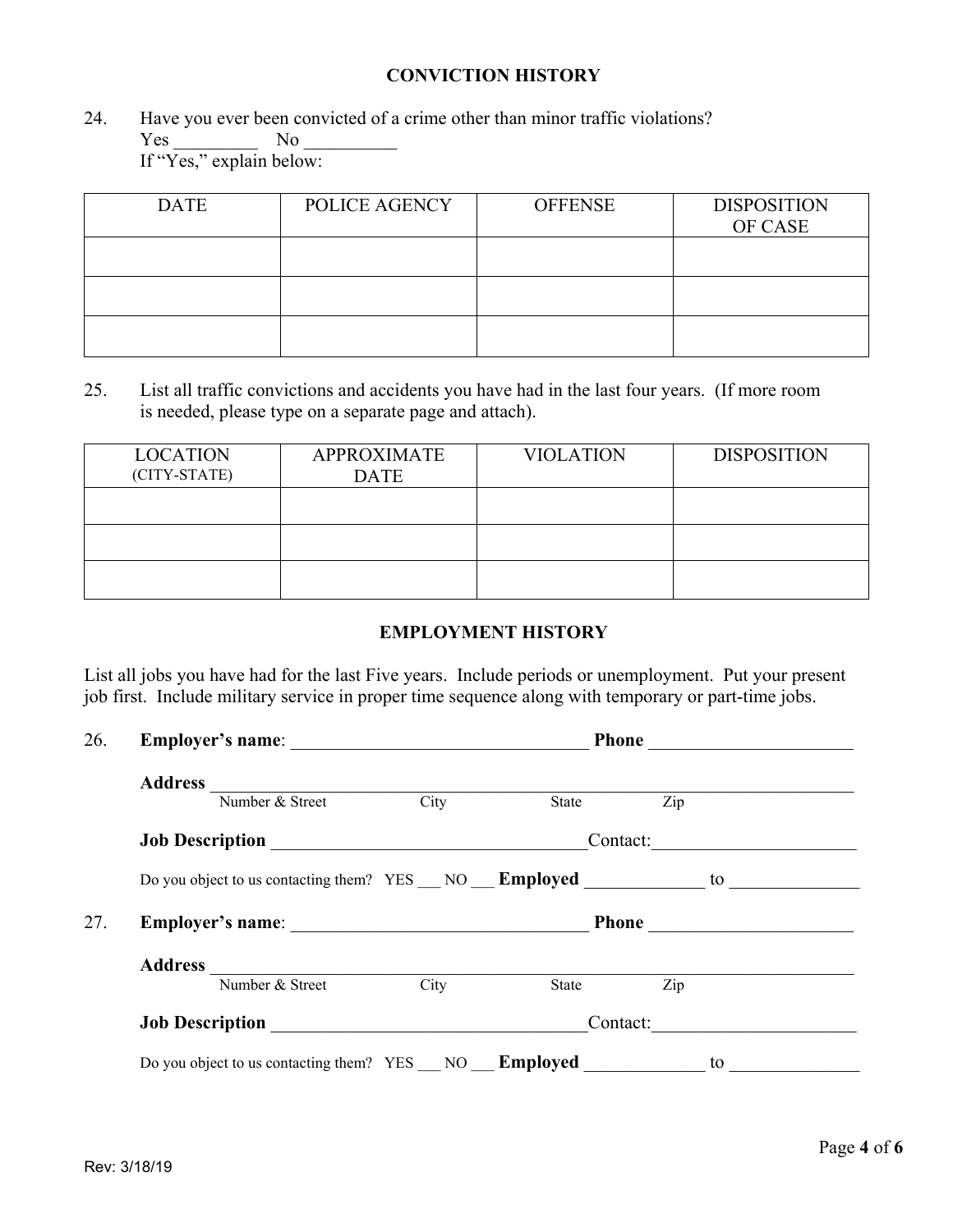## **EMPLOYMENT HISTORY cont'd**

|                      | Address<br>Number & Street City State                            |  |  | $\overline{Zip}$                                                                                     |  |
|----------------------|------------------------------------------------------------------|--|--|------------------------------------------------------------------------------------------------------|--|
|                      |                                                                  |  |  | Job Description Contact:                                                                             |  |
|                      |                                                                  |  |  |                                                                                                      |  |
|                      | employment? Yes _______ No _______ If yes, please explain:       |  |  | Have you ever been suspended or terminated, other than from an economic layoff, from any prior       |  |
|                      | performance or while under investigation? Yes _______ No _______ |  |  | Have you ever resigned from any employment position because of misconduct or unsatisfactory          |  |
|                      |                                                                  |  |  |                                                                                                      |  |
| If yes, please list: | Have you applied to other Fire Departments? Yes_____ No_____     |  |  |                                                                                                      |  |
|                      |                                                                  |  |  |                                                                                                      |  |
|                      |                                                                  |  |  | If yes, indicate position applied for, status on list and expiration date of each:                   |  |
|                      |                                                                  |  |  |                                                                                                      |  |
|                      |                                                                  |  |  | List organizations of which you are a member that relate to the position for which you are applying: |  |